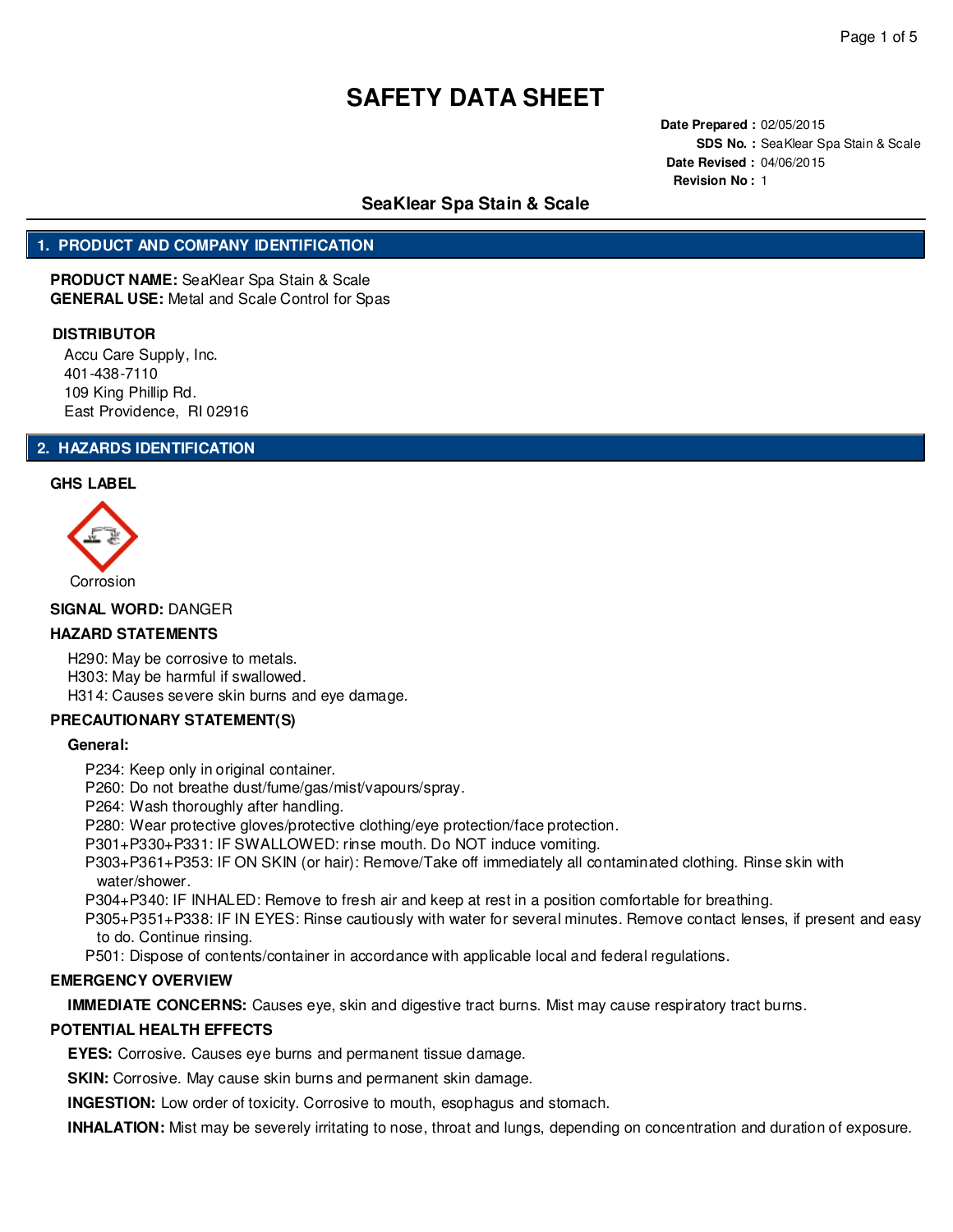**Date Prepared :** 02/05/2015 **SDS No. :** SeaKlear Spa Stain & Scale **Date Revised :** 04/06/2015 **Revision No :** 1

## **SeaKlear Spa Stain & Scale**

**CARCINOGENICITY:** Not listed by NTP, IARC or OSHA.

## **3. COMPOSITION / INFORMATION ON INGREDIENTS**

| <b>Chemical Name</b>                       | $Wt.$ %  | CAS       |
|--------------------------------------------|----------|-----------|
| Phosphonic Acid, (1-hydroxyethylidene)bis- | 50<br>30 | 2809-21-4 |

**COMMENTS:** Proprietary blend. Ingredients in this section have been determined to be hazardous as defined by 29CFR 1910.1200.

### **4. FIRST AID MEASURES**

**EYES:** Immediately flush eyes with plenty of water for at least 15 minutes. Get immediate medical attention.

**SKIN:** Immediately wash with large amounts of water; use soap, if available. Remove contaminated clothing, including shoes, after washing has begun. Get immediate medical attention.

**INGESTION:** DO NOT induce vomiting. If individual is conscious, give milk or water to dilute stomach contents. Keep warm and quiet. Get prompt medical attention. DO not attempt to give anything by mouth to an unconscious person.

**INHALATION:** In case of adverse exposure to vapors and/or aerosols, immediately remove the affected victim from exposure and get immediate medical attention. If breathing is difficult, give oxygen. If breathing stops, give artificial respiration.

### **5. FIRE FIGHTING MEASURES**

**EXTINGUISHING MEDIA:** Use extinguishing media appropriate for surrounding fire.

**FIRE FIGHTING PROCEDURES:** Material will not burn. Containers can build up pressure if exposed to heat (fire). Use water spray to cool fire-exposed surfaces and to protect personnel.

**FIRE FIGHTING EQUIPMENT:** Firefighters should wear self-contained breathing apparatus (SCBA) in positive pressure mode, if possible, and full protective gear.

#### **6. ACCIDENTAL RELEASE MEASURES**

**SMALL SPILL:** For spills, implement cleanup procedures.

**LARGE SPILL:** Implement cleanup procedures and if in public areas, advise authorities.

#### **ENVIRONMENTAL PRECAUTIONS**

**WATER SPILL:** Prevent additional discharge of material, if possible to do so without hazard. Request all to stay clear. This material is water soluble/dispersible, and may not be recoverable.

**LAND SPILL:** Prevent additional discharge of material, if possible to do so without hazard. Warn occupants and downwind areas of corrosive release hazard and request all to stay clear.

**GENERAL PROCEDURES:** Contain spilled liquid with sand or earth. Recover by pumping or with suitable absorbent.

**RELEASE NOTES:** Recycle or dispose of recovered material in accordance with all federal, state, and local regulations.

## **7. HANDLING AND STORAGE**

**GENERAL PROCEDURES:** Keep containers closed. Open container carefully and handle with care. Store in a cool, wellventilated place away from incompatible materials. Do NOT pressurize, cut, heat or weld containers. Empty product containers may contain product residue. Do not reuse empty containers.

**STORAGE:** Corrosive to most metals, including carbon steel, aluminum/aluminum alloys and copper /copper alloys.

#### **STORAGE TEMPERATURE:** Ambient.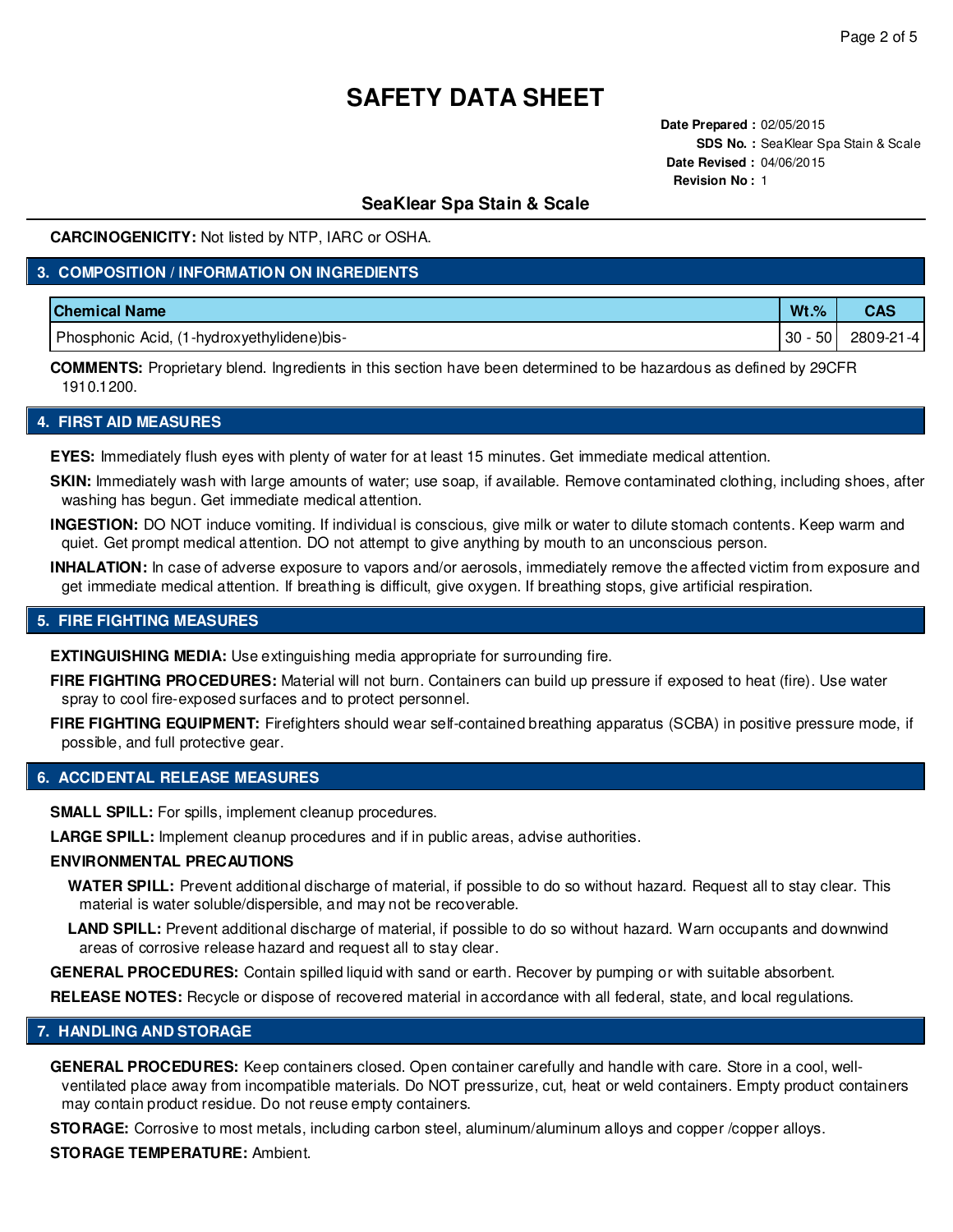**Date Prepared :** 02/05/2015 **SDS No. :** SeaKlear Spa Stain & Scale **Date Revised :** 04/06/2015 **Revision No :** 1

# **SeaKlear Spa Stain & Scale**

#### **STORAGE PRESSURE:** Atmospheric

**COMMENTS:** When working or handling this product, wash hands and face thoroughly beofe eating, drinking, using tobacco, applying cosmetics, or using the toilet. Wash exposed skin promptly to remove accidental splashes or contact.

## **8. EXPOSURE CONTROLS / PERSONAL PROTECTION**

## **EXPOSURE GUIDELINES**

| OSHA HAZARDOUS COMPONENTS (29 CFR1910.1200) |             |                        |                   |                  |                   |                    |                   |  |
|---------------------------------------------|-------------|------------------------|-------------------|------------------|-------------------|--------------------|-------------------|--|
|                                             |             | <b>EXPOSURE LIMITS</b> |                   |                  |                   |                    |                   |  |
|                                             |             | <b>OSHA PEL</b>        |                   | <b>ACGIH TLV</b> |                   | <b>SupplierOEL</b> |                   |  |
| <b>Chemical Name</b>                        |             | ppm                    | mg/m <sup>3</sup> | ppm              | mg/m <sup>3</sup> | ppm                | mg/m <sup>3</sup> |  |
| Phosphonic Acid, (1-hydroxyethylidene)bis-  | <b>TWA</b>  | ppm [1]                | $mg/m3$ [1]       | ppm              | mg/m3             | NL                 | <b>NL</b>         |  |
|                                             | <b>STEL</b> | ppm                    | mg/m3             | ppm              | mg/m3             | <b>NL</b>          | <b>NL</b>         |  |
| <b>Footnotes:</b>                           |             |                        |                   |                  |                   |                    |                   |  |

**1**. NL = Not Listed

## **ENGINEERING CONTROLS:** Local exhaust.

### **PERSONAL PROTECTIVE EQUIPMENT**

**EYES AND FACE:** Chemical splash goggles and face shield.

**SKIN:** Where contact may occur, wear chemical resistant gloves and long sleeves.

**RESPIRATORY:** Where overexposure by inhalation may occur; or other means of exposure reduction are not adquate, approved respirators may be necessary.

**WORK HYGIENIC PRACTICES:** Provide safety shower and eyewash station in the work area.

## **9. PHYSICAL AND CHEMICAL PROPERTIES**

**PHYSICAL STATE:** Liquid **ODOR:** Faint. **APPEARANCE:** Pink liquid. **pH:** < 2 **FLASHPOINT AND METHOD:** > 100°C (212°F) **FLAMMABLE LIMITS:** Non-flammable. **AUTOIGNITION TEMPERATURE:** Not Applicable **VAPOR PRESSURE:** Not Available **VAPOR DENSITY:** Not Available **BOILING POINT:** Not Available **SOLUBILITY IN WATER:** Soluble in water. **SPECIFIC GRAVITY:** 1.139 to 1.147

## **10. STABILITY AND REACTIVITY**

**HAZARDOUS POLYMERIZATION: Will not occur.**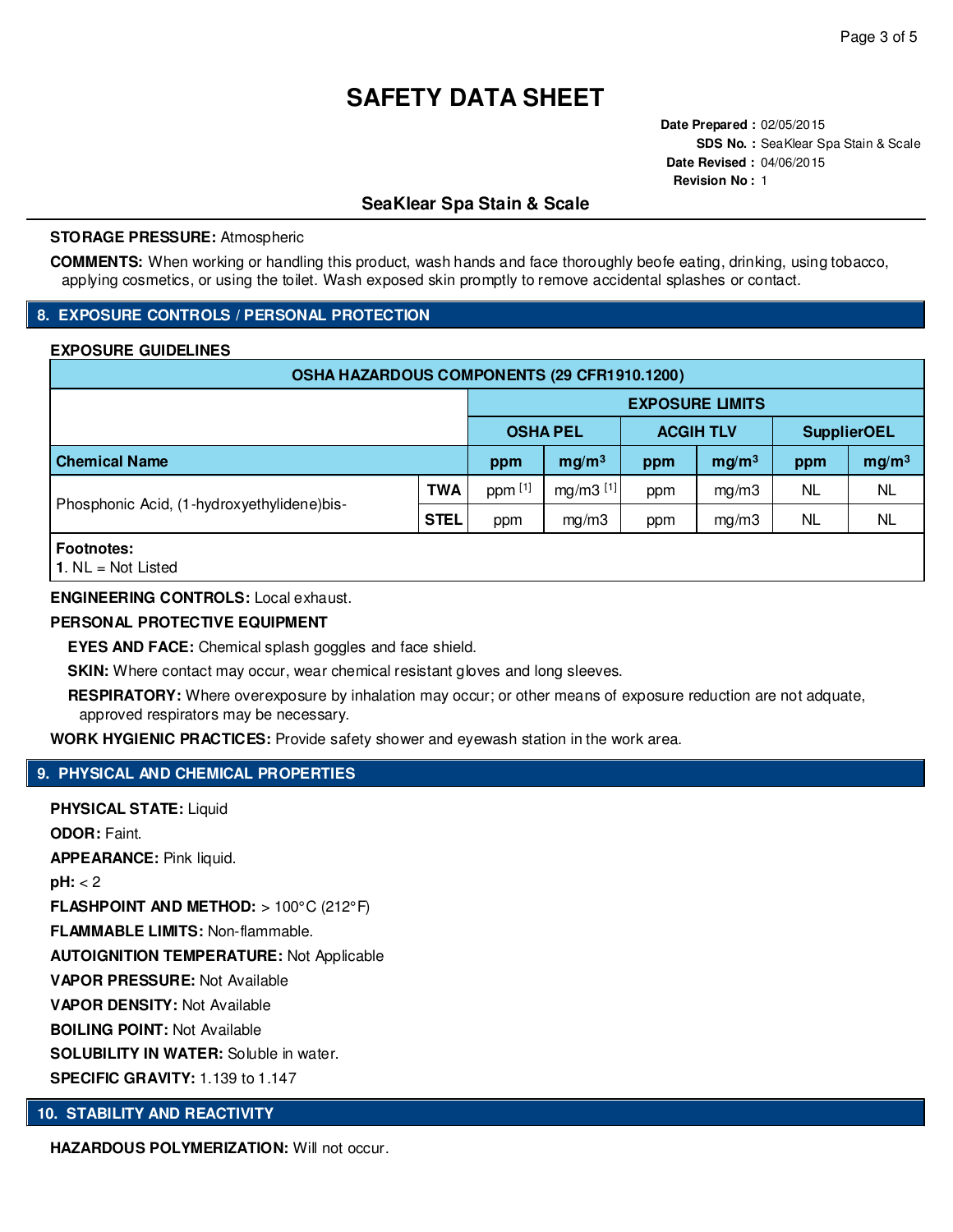**Date Prepared :** 02/05/2015 **SDS No. :** SeaKlear Spa Stain & Scale **Date Revised :** 04/06/2015 **Revision No :** 1

## **SeaKlear Spa Stain & Scale**

**STABILITY:** Stable.

**CONDITIONS TO AVOID:** Contact with common metals might produce flammable hydrogen gas.

**HAZARDOUS DECOMPOSITION PRODUCTS:** Phosphines, CO, CO2 and oxides of nitrogen.

**INCOMPATIBLE MATERIALS:** Strong oxidizers and strong alkalis.

## **11. TOXICOLOGICAL INFORMATION**

## **ACUTE**

**ORAL LD50:** 1860 mg/kg (mice)

**TARGET ORGANS:** Neat product may cause damage to the following organs: blood, gastrointestinal tract, upper respiratory tract, skin, eyes, bones.

# **12. ECOLOGICAL INFORMATION**

**COMMENTS:** LC50 = 527 mg/l 48 hours Daphnia magna LC50 = 368 mg/l 96 hours Rainbow Trout

LC50 = 868 mg/l 96 hours Bluegille sunfish

**13. DISPOSAL CONSIDERATIONS**

**DISPOSAL METHOD:** Dispose of in accordance with applicable local, state, and federal regulations.

## **14. TRANSPORT INFORMATION**

#### **DOT (DEPARTMENT OF TRANSPORTATION)**

**PROPER SHIPPING NAME:** Corrosive Liquid, Acidic, Organic, N.O.S. (Phosphonic acid)

**PRIMARY HAZARD CLASS/DIVISION:** 8

**UN/NA NUMBER:** UN 3265

**PACKING GROUP:** II

#### **REPORTABLE QUANTITY (RQ) UNDER CERCLA:** None

**OTHER SHIPPING INFORMATION:** DOT exception 173.154 - this product qualifies as a Limited Quantity when inner packaging does not exceed 0.3 gallons.

## **15. REGULATORY INFORMATION**

#### **UNITED STATES**

## **SARA TITLE III (SUPERFUND AMENDMENTS AND REAUTHORIZATION ACT)**

**311/312 HAZARD CATEGORIES:** Hazard Categories: Health: Immediate (Acute) Health Hazard

**FIRE:** No **PRESSURE GENERATING:** No **REACTIVITY:** No **ACUTE:** Yes **CHRONIC:** No

**313 REPORTABLE INGREDIENTS:** No reportable chemicals.

## **CERCLA (COMPREHENSIVE RESPONSE, COMPENSATION, AND LIABILITY ACT)**

**CERCLA REGULATORY:** If spilled, this product is not subject to any reporting requirements.

## **TSCA (TOXIC SUBSTANCE CONTROL ACT)**

**TSCA REGULATORY:** All components are listed on the TXCA Inventory or are exempt from TSCA Inventory requirements. **RCRA STATUS:** When disposed of, this product may be regulated as a RCRA Hazardous Waste with the characteristic of